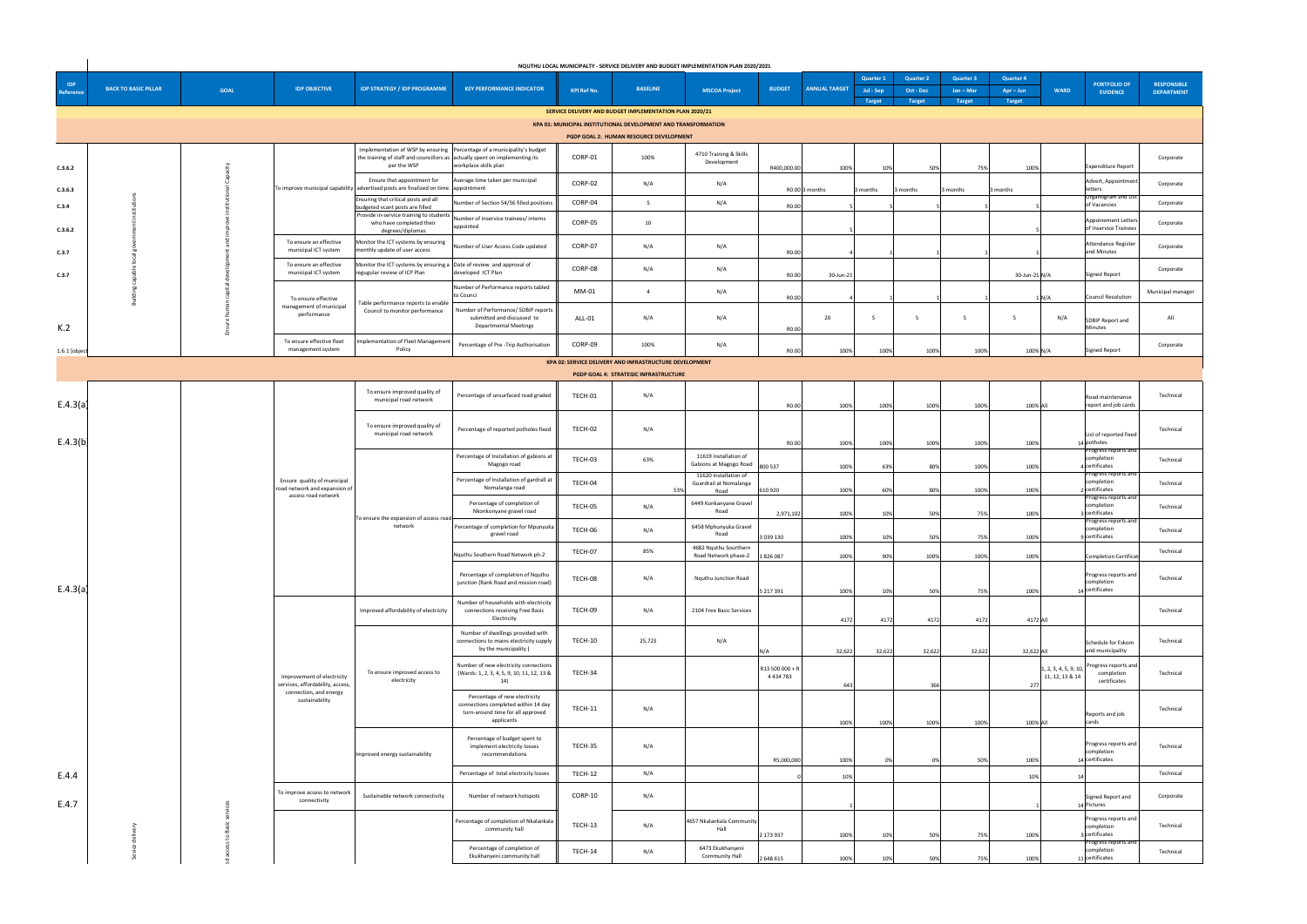| <b>IDP</b><br>Reference | <b>BACK TO BASIC PILLAR</b> | <b>GOAL</b> | <b>IDP OBJECTIVE</b>                                       | <b>IDP STRATEGY / IDP PROGRAMME</b>                                                                | <b>KEY PERFORMANCE INDICATOR</b>                                                            | <b>KPI Ref No.</b> | <b>BASELINE</b>                               | <b>MSCOA Project</b>                                                                   | <b>BUDGET</b> | <b>ANNUAL TARGET</b> | <b>Quarter 1</b><br>Jul - Sep<br><b>Target</b> | <b>Quarter 2</b><br><b>Oct - Dec</b><br><b>Target</b> | <b>Quarter 3</b><br>$Jan - Mar$<br><b>Target</b> | <b>Quarter 4</b><br>$Apr - Jun$<br><b>Target</b> | <b>WARD</b> | <b>PORTFOLIO OF</b><br><b>EVIDENCE</b>                                           | <b>RESPONSIBLE</b><br><b>DEPARTMENT</b> |
|-------------------------|-----------------------------|-------------|------------------------------------------------------------|----------------------------------------------------------------------------------------------------|---------------------------------------------------------------------------------------------|--------------------|-----------------------------------------------|----------------------------------------------------------------------------------------|---------------|----------------------|------------------------------------------------|-------------------------------------------------------|--------------------------------------------------|--------------------------------------------------|-------------|----------------------------------------------------------------------------------|-----------------------------------------|
|                         |                             |             |                                                            |                                                                                                    | Percentage of completion of Jabavu<br><b>Community Hall</b>                                 | TECH-15            | N/A                                           | 6461 Jabavu Community Hall                                                             | 1 5 6 5 2 1 7 | 100%                 | 10%                                            | 50%                                                   | 75%                                              | 100%                                             |             | <b>Progress reports and</b><br>completion<br>12 certificates                     | Technical                               |
|                         |                             |             |                                                            |                                                                                                    | Percentage of completion of Ogazini<br><b>Community Hall</b>                                | TECH-16            | N/A                                           | 6477 Ogazini Community<br>Hall                                                         | 2 173 913     | 100%                 | 10%                                            | 50%                                                   | 75%                                              | 100%                                             |             | <b>Progress reports and</b><br>completion<br> certificates                       | Technical                               |
|                         |                             |             |                                                            |                                                                                                    | Percentage of completion of Mnxangala<br><b>Community Hall</b>                              | TECH-17            | N/A                                           | 6454 Mnxangala Community<br>Hall                                                       |               |                      |                                                |                                                       |                                                  |                                                  |             | Progress reports and<br>completion<br>certificates                               | Technical                               |
|                         |                             |             |                                                            |                                                                                                    | Percentage of completion of Nqulu<br><b>Community Hall</b>                                  | TECH-18            | 15%                                           | 6456 Ngqulu Community<br>Hall                                                          | 2 608 696     | 100%                 | 10%                                            | 50%                                                   | 75%                                              | 100%                                             |             | Progress reports and<br>completion                                               | Technical                               |
|                         |                             |             |                                                            | Ensuring access to public facilities by<br>construction of community halls                         | Percentage of completion of Odudela                                                         | TECH-19            | N/A                                           | 4656 Odudela Community                                                                 | 3 718 419     | 100%                 | 20%                                            | 50%                                                   | 75%                                              | 100%                                             |             | certificates<br>Progress reports and<br>completion                               | Technical                               |
|                         |                             |             |                                                            |                                                                                                    | community hall<br>Percentage of completion of Sgubudu                                       | TECH-20            | N/A                                           | Hall<br>6459 Sgubudu Community                                                         | 1804348       | 100%                 | 10%                                            | 50%                                                   | 75%                                              | 100%                                             |             | certificates<br><b>Progress reports and</b><br>completion                        | Technical                               |
|                         |                             |             |                                                            |                                                                                                    | community hall<br>Percentage of construction Eziqhazeni                                     | TECH-21            | 72%                                           | Hall                                                                                   | 1 304 348     | 100%                 | 10%                                            | 50%                                                   | 75%                                              | 100%                                             |             | certificates<br><b>Progress reports and</b><br>completion                        | Technical                               |
|                         |                             |             |                                                            |                                                                                                    | Community Hall<br>Percentage of completion of Masakhane                                     | TECH-23            | 11%                                           | 4786 Eziqhazeni hall<br>4686 Masakhane Communty                                        | 1477253       | 100%                 | 75%                                            | 85%                                                   | 100%                                             | 100%                                             |             | certificates<br><u>1981 000 1 0 pm to anna</u><br>completion                     | Technical                               |
|                         |                             |             | Improve access to public<br>facilities including community |                                                                                                    | community Hall<br>Percentage of completion of Gwija                                         | TECH-24            | 39%                                           |                                                                                        | 2 748 449     | 100%                 | 15%                                            | 50%                                                   | 75%                                              | 100%                                             |             | certificates<br><del>,,,,,,,,,,,</del><br>completion                             | Technical                               |
|                         |                             |             | halls, Sport fields, and ECDS                              |                                                                                                    | Community Hall<br>Percentage of completion of Klwayisie<br><b>Community Hall</b>            | TECH-25            | N/A                                           | 4655 Gwija Community Hall $\left  \frac{2769}{188} \right $<br>6475 Klwayisi Community | 1 304 348     | 100%<br>100%         | 45%<br>10%                                     | 70%<br>50%                                            | 90%<br>75%                                       | 100%<br>100%                                     |             | certificates<br>completion<br>certificates                                       | Technical                               |
|                         |                             |             |                                                            |                                                                                                    | Percentage of completion of<br>Mntshongwetsha community hall                                | TECH-26            | N/A                                           | 11621 Ngwetshana<br><b>Community Hall</b>                                              | 1 304 348     | 100%                 | 10%                                            | 50%                                                   | 75%                                              | 100%                                             |             | Progress reports and<br>completion<br>certificates                               | Technical                               |
|                         |                             |             |                                                            |                                                                                                    | Nondweni Hall - Renovation                                                                  | TECH-27            | N/A                                           | 11607 Nondweni Hall<br>Renovation                                                      |               |                      |                                                |                                                       |                                                  |                                                  |             | Progress reports and<br>completion                                               | Technical                               |
|                         |                             |             |                                                            |                                                                                                    | Kwanyezi Hall - Renovation                                                                  | TECH-28            | N/A                                           | 11610 Kwanyezi Hall -<br>Renovation                                                    | 869565        | 100%                 | 10%                                            | 50%                                                   | 75%                                              | 100%                                             |             | certificates<br><b>Progress reports and</b><br>completion                        | Technical                               |
|                         |                             |             |                                                            |                                                                                                    | Percentage of completion of Fire Offices                                                    | <b>TECH - 39</b>   | 10%                                           | 4688 Fire Station offices                                                              | 652174        | 100%                 | 10%                                            | 50%                                                   | 75%                                              | 100%                                             |             | certificates<br>Progress reports and<br>completion                               | Technical                               |
|                         |                             |             |                                                            |                                                                                                    | Percentage of completion of traffic office                                                  | TECH-39            | 29%                                           | 4689 Traffic Offices                                                                   | 3478261       | 100%                 | 15%                                            | 50%                                                   | 75%                                              | 100%                                             |             | certificates<br><b>Progress reports and</b><br>completion                        | Technical                               |
|                         |                             |             |                                                            |                                                                                                    | Expanding access to Early Childhood   Percentage of completion of Zalakwande                | TECH-29            | N/A                                           | 6463 Zalakwanda Creche                                                                 | 2560984       | 100%                 | 35%                                            | 60%                                                   | 80%                                              | 100%                                             |             | certificates<br><b>Progress reports and</b><br>completion                        | Technical                               |
|                         |                             |             |                                                            | Development facilities<br>Expanding access to Sportfield                                           | Creche<br>Number of report submitted to council                                             |                    |                                               |                                                                                        | 1032609       | 100%                 | 10%                                            | 50%                                                   | 75%                                              | 100%                                             |             | 3 certificates<br><b>Progress reports and</b><br>completion                      |                                         |
|                         |                             |             |                                                            | facilities                                                                                         | for Ngonini and Mafihleng Sportfield<br>Percentage of completion of Nquthu                  | TECH-30            | N/A                                           | N/A                                                                                    |               | 1 N/A                |                                                | IN/A                                                  | N/A                                              |                                                  |             | certificates<br>Progress reports and                                             | Technical                               |
|                         |                             |             |                                                            | Improvement of residential<br>development                                                          | Residential Development phase 1 (Water)<br>, sewer and electrical services)                 | TECH-32            | N/A                                           | 4789 Nquthu residential<br>road phase 1                                                | 13,043,478    | 100%                 | 10%                                            | 50%                                                   | 75%                                              | 100%                                             |             | completion<br>14 certificates                                                    | Technical                               |
| E.4.5                   |                             |             |                                                            |                                                                                                    | Percentage of completion of Nquthu<br>Residential Development phase II (Road<br>stormwater) | TECH-33            | N/A                                           |                                                                                        |               | 100%                 | 109                                            | 50%                                                   | 75%                                              | 100%                                             |             | Progress reports and<br>completion<br>14 certificates                            | Technical                               |
|                         |                             |             |                                                            |                                                                                                    |                                                                                             |                    | KPA 03: LOCAL ECONOMIC AND SOCIAL DEVELOPMENT |                                                                                        |               |                      |                                                |                                                       |                                                  |                                                  |             |                                                                                  |                                         |
|                         |                             |             |                                                            |                                                                                                    | Number of cooperatives benefiting from                                                      |                    | PGDP GOAL 1: INCLUSIVE ECONOMIC GROWTH        |                                                                                        |               |                      |                                                |                                                       |                                                  |                                                  |             | Report and signed                                                                |                                         |
| F.5.1.5                 |                             |             |                                                            | Implementation of municipal<br>Agricultural Plan                                                   | a fencing programme                                                                         | PLAN-01            | N/A                                           | 2939 LED Poverty Alleviation                                                           | R1,747,826    |                      |                                                |                                                       |                                                  |                                                  | 17 AII      | list of beneficiaries                                                            | Planning                                |
|                         |                             |             |                                                            |                                                                                                    | Date of Procuring 300 sheeps for Sheep<br>and Wool Project                                  | PLAN-26            | N/A                                           | 3635 Sheep and Wool                                                                    | R1,843,332    | $30$ -Jun-21         |                                                |                                                       |                                                  | $30$ -Jun-21                                     |             | Proof of purchase<br>Cooperative                                                 | Planning                                |
|                         |                             |             |                                                            |                                                                                                    | Percentage of cooperatives registered<br>within 90 day turn around time                     | PLAN-02            | 100%                                          | N/A                                                                                    |               |                      |                                                |                                                       |                                                  |                                                  |             | Certificate and<br>Register of<br>processed                                      | Plannining                              |
| F.5.1.5                 |                             |             |                                                            | Promote the formalization of SMMEs                                                                 | Average time take to respond to                                                             |                    |                                               |                                                                                        |               | 100%                 | 100%                                           | 100%                                                  | 100%                                             | 100%                                             |             | applications<br>Signed Register of                                               |                                         |
| F.5.1.5                 |                             |             |                                                            |                                                                                                    | business licence application<br>Number of SMMEs benefiting from                             | PLAN-03            | 30 Days                                       | N/A<br>3150 Small Business                                                             |               | $0 30$ Days          | 30 Days                                        | 30 Days                                               | 30 Days                                          | 30 Days                                          |             | <b>Business Licence</b><br>issued<br>Report and signed                           | Plannining                              |
|                         |                             |             |                                                            | Build the capacity of local SMMEs to                                                               | <b>SMME Awards Programme</b>                                                                | PLAN-25            |                                               | Development                                                                            | R969,961      |                      |                                                |                                                       |                                                  |                                                  | 17 AII      | list of beneficiaries                                                            | Planning                                |
| F.5.1.5                 |                             |             | Ensure growing the local<br>economy                        | make them competitive and<br>sustainable                                                           | Number of SMME trainings conducted                                                          | PLAN-04            |                                               | 3150- Small Business                                                                   | R434,782      |                      |                                                |                                                       |                                                  |                                                  | 3 AII       | Attendance Register<br>benefited,                                                | Plannining                              |
| F.5.1.5                 |                             |             |                                                            |                                                                                                    | Number of supported sewing<br>cooperatives                                                  | PLAN-05            | N/A                                           | 3150- Small Business                                                                   | R434,782      |                      |                                                |                                                       |                                                  |                                                  | $17$ All    | Attendance Register<br>Training                                                  | Planning                                |
| F.5.1.5                 |                             |             |                                                            | Use local procurement and sub-<br>contracting as an instrument to<br>support local economic growth | Percentage of sub-contracted capital<br>projects of all construction projects over<br>R1m   | PLAN-06            | N/A                                           | N/A                                                                                    |               | 100%                 |                                                |                                                       |                                                  |                                                  |             | Subcontrcactors<br>beneficiary list and<br>Reports and Pictures<br>and Contracts | Plannining                              |
|                         |                             |             |                                                            |                                                                                                    | Number of supported youth<br>cooperatives                                                   | PLAN-07            |                                               | 3150- Small Business                                                                   | N/a           |                      |                                                |                                                       |                                                  | 100% All                                         |             | Signed Report and<br>Beneficiary list                                            | Plannining                              |
| F.5.1.5                 |                             |             |                                                            | Support local youth enterprises to<br>unleash their potential and innovation                       | Number of benficiaries on Drivers                                                           | PLAN-08            | 44                                            | 2773 Drivers License                                                                   | R1,443,913    |                      |                                                |                                                       |                                                  |                                                  | $17$ All    | Signed beneficiary                                                               | Planning                                |
|                         |                             |             |                                                            | To ensure growing the tourism   Facilitate tourism initiatives and                                 | Licence Programme<br>Number of tourism initiatives facilitated                              | PLAN-09            | $\overline{4}$                                | Assistance Project<br>3619 Tourism Promotion                                           | R430,000      |                      |                                                |                                                       |                                                  |                                                  | 34 All      | list<br>Signed Reports and                                                       | Plannining                              |
|                         |                             |             | sector in the municipality                                 | events                                                                                             |                                                                                             |                    |                                               |                                                                                        | 203913        | 2 N/A                |                                                |                                                       |                                                  |                                                  |             | Pictures                                                                         |                                         |

|                         |                             |             |                                                            |                                                                              |                                                                                                                  |                    |                                               |                                                 |                         |                      | <b>Quarter 1</b>     | <b>Quarter 2</b>     | <b>Quarter 3</b>     | <b>Quarter 4</b>      |             |                                                                           |                                         |
|-------------------------|-----------------------------|-------------|------------------------------------------------------------|------------------------------------------------------------------------------|------------------------------------------------------------------------------------------------------------------|--------------------|-----------------------------------------------|-------------------------------------------------|-------------------------|----------------------|----------------------|----------------------|----------------------|-----------------------|-------------|---------------------------------------------------------------------------|-----------------------------------------|
| <b>IDP</b><br>Reference | <b>BACK TO BASIC PILLAR</b> | <b>GOAL</b> | <b>IDP OBJECTIVE</b>                                       | <b>IDP STRATEGY / IDP PROGRAMME</b>                                          | <b>KEY PERFORMANCE INDICATOR</b>                                                                                 | <b>KPI Ref No.</b> | <b>BASELINE</b>                               | <b>MSCOA Project</b>                            | <b>BUDGET</b>           | <b>ANNUAL TARGET</b> | Jul - Sep            | <b>Oct - Dec</b>     | $Jan - Mar$          | $Apr - Jun$           | <b>WARD</b> | <b>PORTFOLIO OF</b><br><b>EVIDENCE</b>                                    | <b>RESPONSIBLE</b><br><b>DEPARTMENT</b> |
|                         |                             |             |                                                            |                                                                              | Percentage of completion of Jabavu<br><b>Community Hall</b>                                                      | <b>TECH-15</b>     | N/A                                           | 6461 Jabavu Community Hall                      | 1 5 6 5 2 1 7           | 100%                 | <b>Target</b><br>10% | <b>Target</b><br>50% | <b>Target</b><br>75% | <b>Target</b><br>100% |             | Progress reports and<br>completion<br>12 certificates                     | Technical                               |
|                         |                             |             |                                                            |                                                                              | Percentage of completion of Ogazini<br><b>Community Hall</b>                                                     | <b>TECH-16</b>     | N/A                                           | 6477 Ogazini Community<br>Hall                  | 2 173 913               | 100%                 | 10%                  | 50%                  | 75%                  | 100%                  |             | <b>Progress reports and</b><br>completion<br>4 certificates               | Technical                               |
|                         |                             |             |                                                            |                                                                              | Percentage of completion of Mnxangala  <br><b>Community Hall</b>                                                 | TECH-17            | N/A                                           | 6454 Mnxangala Community<br>Hall                |                         |                      |                      |                      |                      |                       |             | <b>Progress reports and</b><br>completion<br>certificates                 | Technical                               |
|                         |                             |             |                                                            |                                                                              | Percentage of completion of Nqulu<br><b>Community Hall</b>                                                       | TECH-18            | 15%                                           | 6456 Ngqulu Community<br>Hall                   | 2 608 696               | 100%                 | 10%                  | 50%                  | 75%                  | 100%                  |             | Progress reports and<br>completion                                        | Technical                               |
|                         |                             |             |                                                            | Ensuring access to public facilities by<br>construction of community halls   | Percentage of completion of Odudela<br>community hall                                                            | TECH-19            | N/A                                           | 4656 Odudela Community<br>Hall                  | 3718419                 | 100%                 | 20%                  | 50%                  | 75%                  | 100%                  |             | certificates<br>Progress reports and<br>completion                        | Technical                               |
|                         |                             |             |                                                            |                                                                              | Percentage of completion of Sgubudu                                                                              | TECH-20            | N/A                                           | 6459 Sgubudu Community                          | 1804348                 | 100%                 | 10%                  | 50%                  | 75%                  | 100%                  |             | certificates<br><b>Progress reports and</b><br>completion                 | Technical                               |
|                         |                             |             |                                                            |                                                                              | community hall<br>Percentage of construction Eziqhazeni                                                          | TECH-21            | 72%                                           | Hall                                            | 1 304 348               | 100%                 | 10%                  | 50%                  | 75%                  | 100%                  |             | certificates<br>Progress reports and<br>completion                        | Technical                               |
|                         |                             |             |                                                            |                                                                              | <b>Community Hall</b><br>Percentage of completion of Masakhane                                                   | TECH-23            | 11%                                           | 4786 Ezighazeni hall<br>4686 Masakhane Communty | 1477253                 | 100%                 | 75%                  | 85%                  | 100%                 | 100%                  |             | certificates<br><del>ionicoo icp</del><br>completion                      | Technical                               |
|                         |                             |             | Improve access to public<br>facilities including community |                                                                              | community Hall<br>Percentage of completion of Gwija<br><b>Community Hall</b>                                     | TECH-24            | 39%                                           | 4655 Gwija Community Hall 2 769 188             | 2 748 449               | 100%                 | 15%<br>45%           | 50%<br>70%           | 75%                  | 100%                  |             | certificates<br><del>ם: יסקר כסס וקטו</del><br>completion<br>certificates | Technical                               |
|                         |                             |             | halls, Sport fields, and ECDS                              |                                                                              | Percentage of completion of Klwayisie<br><b>Community Hall</b>                                                   | TECH-25            | N/A                                           | 6475 Klwayisi Community                         | 1 304 348               | 100%<br>100%         | 10%                  | 50%                  | 90%<br>75%           | 100%<br>100%          |             | completion<br>certificates                                                | Technical                               |
|                         |                             |             |                                                            |                                                                              | Percentage of completion of<br>Mntshongwetsha community hall                                                     | TECH-26            | N/A                                           | 11621 Ngwetshana<br><b>Community Hall</b>       |                         |                      |                      |                      |                      |                       |             | Progress reports and<br>completion                                        | Technical                               |
|                         |                             |             |                                                            |                                                                              | Nondweni Hall - Renovation                                                                                       | TECH-27            | N/A                                           | 11607 Nondweni Hall -                           | 1 304 348               | 100%                 | 10%                  | 50%                  | 75%                  | 100%                  |             | certificates<br><b>Progress reports and</b><br>completion                 | Technical                               |
|                         |                             |             |                                                            |                                                                              |                                                                                                                  |                    |                                               | Renovation<br>11610 Kwanyezi Hall -             | 869565                  | 100%                 | 10%                  | 50%                  | 75%                  | 100%                  |             | certificates<br>Progress reports and<br>completion                        |                                         |
|                         |                             |             |                                                            |                                                                              | Kwanyezi Hall - Renovation                                                                                       | TECH-28            | N/A                                           | Renovation                                      | 652174                  | 100%                 | 10%                  | 50%                  | 75%                  | 100%                  |             | certificates<br><b>Progress reports and</b>                               | Technical                               |
|                         |                             |             |                                                            |                                                                              | Percentage of completion of Fire Offices                                                                         | <b>TECH - 39</b>   | 10%                                           | 4688 Fire Station offices                       | 3478261                 | 100%                 | 15%                  | 50%                  | 75%                  | 100%                  |             | completion<br>certificates<br><b>Progress reports and</b>                 | Technical                               |
|                         |                             |             |                                                            |                                                                              | Percentage of completion of traffic office                                                                       | TECH-39            | 29%                                           | 4689 Traffic Offices                            | 2560984                 | 100%                 | 35%                  | 60%                  | 80%                  | 100%                  |             | completion<br>certificates<br>Progress reports and                        | Technical                               |
|                         |                             |             |                                                            | Development facilities                                                       | Expanding access to Early Childhood   Percentage of completion of Zalakwande <br>Creche                          | TECH-29            | N/A                                           | 6463 Zalakwanda Creche                          | 1 032 609               | 100%                 | 10%                  | 50%                  | 75%                  | 100%                  |             | completion<br>13 certificates                                             | Technical                               |
|                         |                             |             |                                                            | <b>Expanding access to Sportfield</b><br>facilities                          | Number of report submitted to council<br>for Ngonini and Mafihleng Sportfield                                    | TECH-30            | N/A                                           | N/A                                             |                         | N/A                  |                      |                      | N/A                  |                       |             | Progress reports and<br>completion<br>certificates                        | Technical                               |
|                         |                             |             |                                                            | Improvement of residential                                                   | Percentage of completion of Nquthu<br>Residential Development phase 1 (Water<br>, sewer and electrical services) | TECH-32            | N/A                                           | 4789 Nquthu residential<br>road phase 1         | 13,043,478              | 100%                 | 10%                  | 50%                  | 75%                  | 100%                  |             | <b>Progress reports and</b><br>completion<br>14 certificates              | Technical                               |
| E.4.5                   |                             |             |                                                            | development                                                                  | Percentage of completion of Nquthu<br>Residential Development phase II (Road<br>stormwater)                      | TECH-33            | N/A                                           |                                                 |                         | 100%                 | 10%                  | 50%                  |                      | 100%                  |             | <b>Progress reports and</b><br>completion<br>14 certificates              | Technical                               |
|                         |                             |             |                                                            |                                                                              |                                                                                                                  |                    | KPA 03: LOCAL ECONOMIC AND SOCIAL DEVELOPMENT |                                                 |                         |                      |                      |                      |                      |                       |             |                                                                           |                                         |
|                         |                             |             |                                                            |                                                                              | Number of cooperatives benefiting from                                                                           | PLAN-01            | PGDP GOAL 1: INCLUSIVE ECONOMIC GROWTH<br>N/A | 2939 LED Poverty Alleviation                    |                         |                      |                      |                      |                      |                       |             | Report and signed                                                         | Planning                                |
| F.5.1.5                 |                             |             |                                                            | Implementation of municipal<br>Agricultural Plan                             | a fencing programme<br>Date of Procuring 300 sheeps for Sheep                                                    | PLAN-26            | N/A                                           | 3635 Sheep and Wool                             | R1,747,826              |                      |                      |                      |                      |                       | 17IAII.     | list of beneficiaries                                                     | Planning                                |
|                         |                             |             |                                                            |                                                                              | and Wool Project                                                                                                 |                    |                                               |                                                 | R <sub>1</sub> ,843,332 | 30-Jun-21            |                      |                      |                      | $30$ -Jun-21          |             | Proof of purchase<br>Cooperative                                          |                                         |
|                         |                             |             |                                                            | Promote the formalization of SMMEs                                           | Percentage of cooperatives registered<br>within 90 day turn around time                                          | PLAN-02            | 100%                                          | N/A                                             |                         |                      |                      |                      |                      |                       |             | Certificate and<br>Register of<br>processed                               | Plannining                              |
| F.5.1.5                 |                             |             |                                                            |                                                                              | Average time take to respond to                                                                                  | PLAN-03            |                                               | N/A                                             |                         | 100%                 | 100%                 | 100%                 | 100%                 | 100%                  |             | applications<br>Signed Register of<br><b>Business Licence</b>             | Plannining                              |
| F.5.1.5                 |                             |             |                                                            |                                                                              | business licence application<br>Number of SMMEs benefiting from                                                  | PLAN-25            | 30 Days                                       | 3150 Small Business                             | R969,961                | $0$ 30 Days          | 30 Days              | 30 Days              | 30 Days              | 30 Days               | 17 I AII -  | issued<br>Report and signed<br>list of beneficiaries                      | Planning                                |
|                         |                             |             | Ensure growing the local                                   | Build the capacity of local SMMEs to<br>make them competitive and            | <b>SMME Awards Programme</b><br>Number of SMME trainings conducted                                               | PLAN-04            | - 8                                           | Development<br>3150- Small Business             |                         |                      |                      |                      |                      |                       | l A II      | Attendance Register                                                       | Plannining                              |
| F.5.1.5                 |                             |             | economy                                                    | sustainable                                                                  | Number of supported sewing<br>cooperatives                                                                       | PLAN-05            | N/A                                           | 3150- Small Business                            | R434,782                |                      |                      |                      |                      |                       |             | benefited,<br>Attendance Register                                         | Planning                                |
| F.5.1.5                 |                             |             |                                                            |                                                                              |                                                                                                                  |                    |                                               |                                                 | R434,782                |                      |                      |                      |                      |                       | 17 I AII    | Training                                                                  |                                         |
|                         |                             |             |                                                            | Use local procurement and sub-<br>contracting as an instrument to            | Percentage of sub-contracted capital<br>projects of all construction projects over                               | PLAN-06            | N/A                                           | N/A                                             |                         |                      |                      |                      |                      |                       |             | Subcontrcactors                                                           | Plannining                              |
| F.5.1.5                 |                             |             |                                                            | support local economic growth                                                | R1m                                                                                                              |                    |                                               |                                                 |                         | 100%                 |                      |                      |                      | 100% All              |             | beneficiary list and<br>Reports and Pictures<br>and Contracts             |                                         |
|                         |                             |             |                                                            |                                                                              | Number of supported youth                                                                                        | PLAN-07            |                                               | 3150- Small Business                            | N/a                     |                      |                      |                      |                      |                       |             | Signed Report and                                                         | Plannining                              |
| F.5.1.5                 |                             |             |                                                            | Support local youth enterprises to<br>unleash their potential and innovation | cooperatives<br>Number of benficiaries on Drivers                                                                | PLAN-08            | 44                                            | 2773 Drivers License                            | R1,443,913              |                      |                      |                      |                      |                       | $17$ All    | <b>Beneficiary list</b><br>Signed beneficiary                             | Planning                                |
|                         |                             |             |                                                            | To ensure growing the tourism $ Factor $ Facilitate tourism initiatives and  | Licence Programme                                                                                                |                    |                                               | Assistance Project                              | R430,000                |                      |                      |                      |                      |                       | 34 All      | list                                                                      |                                         |
|                         |                             |             | sector in the municipality                                 | events                                                                       | Number of tourism initiatives facilitated                                                                        | PLAN-09            |                                               | 3619 Tourism Promotion                          | 203913                  | $2\vert N/A \vert$   |                      |                      |                      |                       |             | Signed Reports and<br>Pictures                                            | Plannining                              |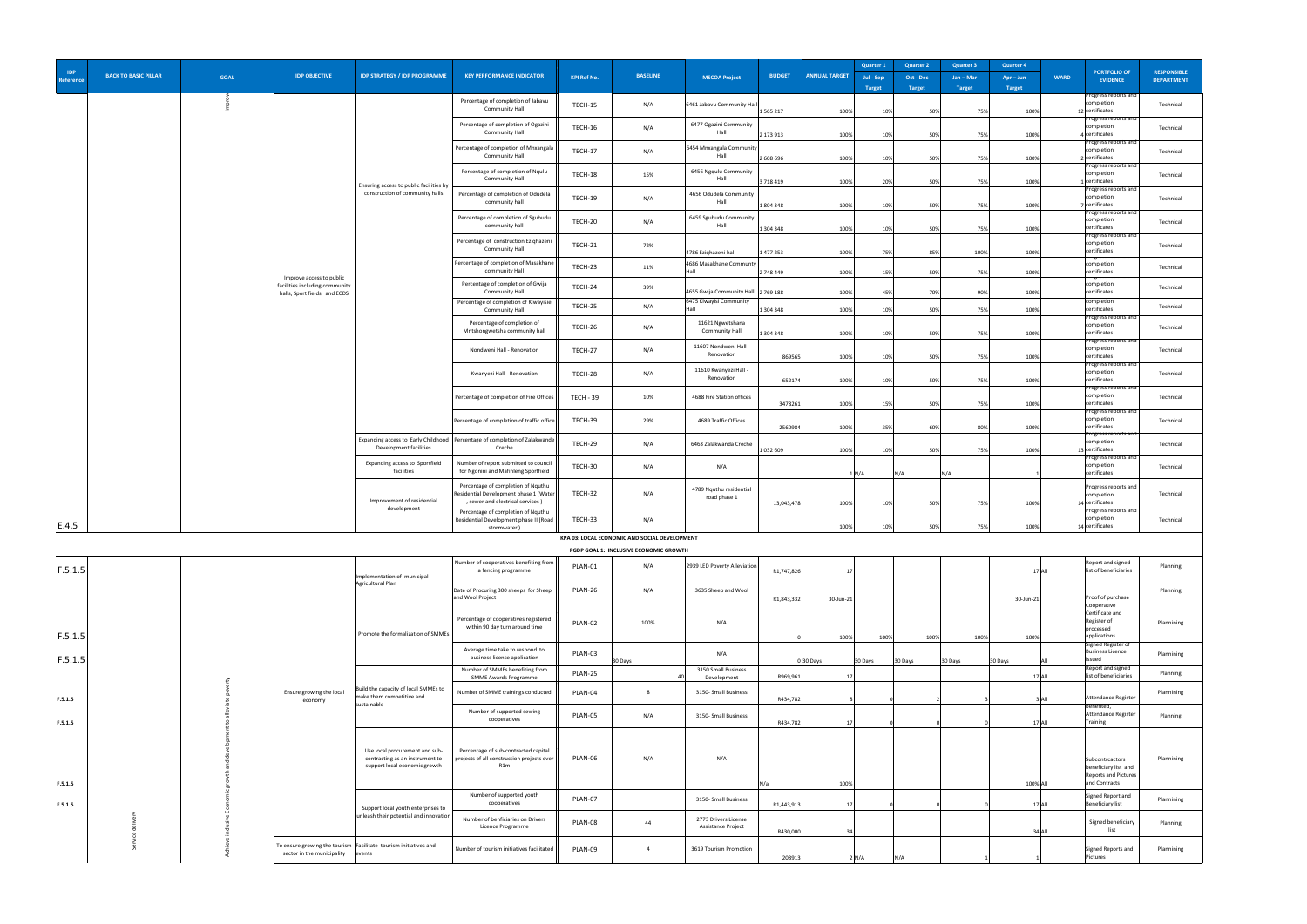| <b>IDP</b><br>Reference | <b>BACK TO BASIC PILLAR</b> | <b>GOAL</b> | <b>IDP OBJECTIVE</b>                                                                     | <b>IDP STRATEGY / IDP PROGRAMME</b>                                                     | <b>KEY PERFORMANCE INDICATOR</b>                                                                                            | <b>KPI Ref No.</b> | <b>BASELINE</b>                                         | <b>MSCOA Project</b>                                                         | <b>BUDGET</b> | <b>ANNUAL TARGET</b>          | <b>Quarter 1</b><br>Jul - Sep | <b>Quarter 2</b><br>Oct - Dec | <b>Quarter 3</b><br>$Jan - Mar$ | <b>Quarter 4</b><br>$Apr - Jun$<br><b>WARD</b> | <b>PORTFOLIO OF</b><br><b>EVIDENCE</b>        | <b>RESPONSIBLE</b><br><b>DEPARTMENT</b> |
|-------------------------|-----------------------------|-------------|------------------------------------------------------------------------------------------|-----------------------------------------------------------------------------------------|-----------------------------------------------------------------------------------------------------------------------------|--------------------|---------------------------------------------------------|------------------------------------------------------------------------------|---------------|-------------------------------|-------------------------------|-------------------------------|---------------------------------|------------------------------------------------|-----------------------------------------------|-----------------------------------------|
|                         |                             |             |                                                                                          |                                                                                         |                                                                                                                             |                    |                                                         |                                                                              |               |                               | <b>Target</b>                 | <b>Target</b>                 | <b>Target</b>                   | <b>Target</b>                                  |                                               |                                         |
|                         |                             |             | Promotion of Social cohesion<br>through Arts and Culture<br>development programmes       | Facilicate and participate in all art,<br>culture and heritage activities               | Number of concept document for new<br>Art and Culture programmes and<br>submmission to Portfolio Committee                  | PLAN-10            |                                                         | 3430 ART: Culture and<br>Heritage & uMhlanga                                 | 702800        |                               | $2\mathsf{N}/\mathsf{A}$      |                               |                                 |                                                | Signed Reports and<br>Pictures                | Plannining                              |
|                         |                             |             |                                                                                          | Creation of jobs to alleviate poverty                                                   | Number of cooperatives benefiting from<br>a Poverty Aleviation Program                                                      | PLAN-24            | 30                                                      | 2939 LED Poverty Alleviation                                                 | R1,278,532    |                               |                               |                               |                                 |                                                | Report and signed<br>list of beneficiaries    | Planning                                |
|                         |                             |             | To ensure more effective<br>poverty alleviation                                          | by implemeting local, economic<br>development initiatives including<br>capital projects | Number of jobs created through<br>municipality's local, economic<br>development initiatives including capital<br>projects [ | TECH-34            |                                                         | 11631 Expanded Public<br>Works                                               |               |                               |                               |                               |                                 |                                                |                                               | Technical                               |
| F.5.1.6                 |                             |             |                                                                                          |                                                                                         | Number of sport codes paricipated on                                                                                        | CORP-11            |                                                         | $22^{\circ}$<br>3537 Youth & Sport                                           | 1087999       | 221                           | 221                           | 221                           | 221                             | $221$ All                                      | List of beneficiaries<br>List of participants | Corporate                               |
|                         |                             |             | Promotion of all sports codes in<br>the municipality                                     | Ensure the implementation of all<br>sports developemnt and plans                        | during Mayoral Cup<br>Number of Nquthu Horses partcipating<br>on Proncial Dundee July                                       | CORP-12            | 18                                                      | 3537 Youth & Sport                                                           | 1541241       |                               |                               |                               |                                 |                                                | per sport code                                | Corporate                               |
|                         |                             |             | To ensure the wellfare of<br>vulnerable groups within the                                | Establish and ensure the functionality<br>of representative forums for the              | Number of Functional representative<br>forums for social sectors Meetings                                                   | CORP-13            | 20                                                      | N/A                                                                          | 1541241       |                               |                               |                               |                                 |                                                | Signed Report                                 | Corporate                               |
|                         |                             |             | municipality<br><b>Ensuring Early Childhood</b><br>Development in Nquthu                 | targeted social groups<br>Providing support to ECD centres                              | conducted<br>Number of early childhood development<br>activities conducted                                                  | MM-06              |                                                         | N/A                                                                          |               |                               |                               |                               |                                 |                                                | Attendance Registers                          | Municipal manager                       |
| F.5.2                   |                             |             | Ensuring youth development in<br>Nquthu                                                  | Initiating and implementing youth<br>development initiatives                            | Percentage of youth development<br>initiative facilitated as per plan                                                       | <b>MM-07</b>       | 70%                                                     | 5854 Youth Programs                                                          | 1102452       | 100%                          | 100%                          | 100%                          | 100%                            | 100%                                           | Signed Report                                 | Municipal manager                       |
|                         |                             |             |                                                                                          |                                                                                         |                                                                                                                             |                    | <b>KPA 04: GOOD GOVERNANCE AND PUBLIC PARTICIPATION</b> |                                                                              |               |                               |                               |                               |                                 |                                                |                                               |                                         |
|                         |                             |             |                                                                                          |                                                                                         | Number of IDP Steering Committee                                                                                            |                    |                                                         | PGDP GOAL 3: HUMAN & COMMUNITY DEVELOPMENT and GOAL 6: GOVERNANCE AND POLICY |               |                               |                               |                               |                                 |                                                |                                               |                                         |
| A.8.2                   |                             |             |                                                                                          |                                                                                         | conducted                                                                                                                   | <b>MM-08</b>       | -4                                                      | N/A                                                                          |               |                               |                               |                               |                                 |                                                | Attendance Registers                          | Municipal manager                       |
| A.8.4<br>A.8.4          |                             |             |                                                                                          |                                                                                         | Date of approval of Draft IDP 2021/22<br>Date of approval of FinaIDP 2021/22                                                | MM-09<br>$MM-10$   | 30-Mar-20<br>29-Jun-20                                  | N/A<br>N/A                                                                   |               | 30 March 2021<br>30 June 2021 |                               |                               | 30 March 2021                   | 30 June 2021                                   | Council Resolution<br>Council Resolution      | Municipal manager<br>Municipal manager  |
| A.8.3                   |                             |             | Ensure effective strategic<br>planning by developing a                                   | Ensure that the IDP is compliant and                                                    | Date of Strategic Planning conducted                                                                                        | $MM-11$            | 4-Mar-20                                                | 11629 IDP Strategic Planning                                                 |               | 260000 30 Feb 2021            |                               |                               | 30 Feb 2021                     |                                                | Attendance Registers                          | Municipal manager                       |
| A.8.1                   |                             |             | credible IDP                                                                             | meet all prescribed timelines                                                           | Number of IDP presentations to OSS<br>Stakholders                                                                           | $MM-12$            |                                                         | N/A                                                                          |               |                               |                               |                               |                                 |                                                | Attendance Registers                          | Municipal manager                       |
|                         |                             |             |                                                                                          |                                                                                         | Date of IDP/Budget Consultation                                                                                             | $MM-13$            |                                                         | 2930 IDP Public                                                              |               |                               |                               |                               |                                 |                                                |                                               | Municipal manager                       |
| A.8.1                   |                             |             |                                                                                          |                                                                                         | Submission of 2021/22 Internal and MIG                                                                                      |                    |                                                         | Consultations & IDP Forums                                                   | 130345        | 30 April 2021                 |                               |                               |                                 | 30 April 2021                                  | Attendance Registers                          |                                         |
| G.6.1                   |                             |             |                                                                                          |                                                                                         | Projects to MM for consideration                                                                                            | TECH-35            | N/A                                                     | N/A                                                                          |               | 20 March 2021                 |                               |                               | 20 March 2021                   |                                                | Projects List                                 | Technical                               |
| A.3.1                   |                             |             | Improved municipal<br>responsiveness                                                     | Ensure that all complaints received are<br>attended to on time                          | Percentage of received complaints<br>responded to within 14 day                                                             | $MM-14$            | 100%                                                    | N/A                                                                          |               | 100%                          | 100%                          | 100%                          | 100%                            | 100%                                           | Updated Complaints<br>Register                | <b>Municipal Manager</b>                |
| C.7.4                   |                             |             | Improved municipal<br>responsiveness                                                     | Ensure that all ward committees are<br>functional                                       | Percentage of Ward Committee<br>Functionality                                                                               | CORP-14            | 100%                                                    | N/A                                                                          |               | 100%                          | 100%                          | 100%                          | 100%                            | 100% All wards                                 | <b>Assessment Report</b><br>from Cogta        | Corporate                               |
|                         |                             |             | More effective municipal<br>administration                                               | Ensure that councilors declare their<br>interests                                       | Percentage of councillors who have<br>declared their financial interests                                                    | CORP-15            | N/A                                                     | N/A                                                                          |               | 100%                          | 100%                          |                               |                                 |                                                | Signed Declaration<br>Forms                   | Corporate                               |
|                         |                             |             | Improved council functionality                                                           | Prevent disruption of council meetings<br>to ensure smooth functioning of<br>council    | Number of council meetings conducted                                                                                        |                    | N/A                                                     | N/A                                                                          |               |                               |                               |                               |                                 |                                                |                                               | Corporate                               |
|                         |                             |             |                                                                                          |                                                                                         |                                                                                                                             | CORP-16            |                                                         |                                                                              |               |                               |                               |                               |                                 |                                                | Attendance Register                           |                                         |
| H.7.16                  |                             |             | To ensure the the municipality<br>maintains a functional Back to<br><b>Basics status</b> | <b>Back to Basics programme</b><br>implementation                                       | Number of Back 2 Basics Reports<br>submitted to Cogta                                                                       | $MM-15$            | 74%                                                     | N/A                                                                          |               |                               |                               |                               |                                 |                                                | Proof of submission<br>to Cogta               | Municipal manager                       |
|                         |                             |             | To ensure improved<br>communication with<br>communities                                  |                                                                                         | Number of commnity engagement  <br>development or infrastructure projects conducted to launch infrastructure<br>projects    | $MM-16$            | N/A                                                     |                                                                              |               |                               |                               |                               |                                 |                                                | Attendance Register                           | Municipal manager                       |
|                         |                             |             | To ensure effective risk<br>management                                                   | Implement the municipality's risk<br>management policy and strategy                     | Percentage of risk action plan<br>implemented                                                                               | $MM-17$            | 100%                                                    | N/A                                                                          |               | 100%                          | 100%                          | 100%                          | 100%                            | 100%                                           | <b>Updated Risk Action</b><br>Plan            | Municipal manager                       |
|                         |                             |             |                                                                                          |                                                                                         | Number of Risk Management Committee<br><b>Meeting Conducted</b>                                                             | MM-18              |                                                         | N/A                                                                          |               |                               |                               |                               |                                 |                                                | Attendance Register                           | Municipal manager                       |
|                         |                             |             |                                                                                          | Ensure that the AG Action Plan is                                                       | Number of Audit Committee reports to<br>Council                                                                             | $MM-19$            |                                                         | N/A                                                                          |               |                               |                               |                               |                                 |                                                | <b>AC Reports</b>                             | Municipal manager                       |
|                         |                             |             |                                                                                          | implemented and that Audit<br>Committee sits and reports to Council                     | Percentage of AG Action Plan<br>implemented                                                                                 | $MM-20$            | 100%                                                    | N/A                                                                          |               | 100%                          |                               |                               | 50%                             | 100%                                           | <b>Updated Action Plan</b>                    | Municipal manager                       |
|                         |                             |             | Strive to attain a clean audit                                                           |                                                                                         | Number of audit committee meetings                                                                                          | $MM-21$            |                                                         | N/A                                                                          |               |                               |                               |                               |                                 |                                                | Attendance Register                           | Municipal manager                       |
|                         |                             |             |                                                                                          | Prevent recurrence of AG findings                                                       | Number of repeat audit findings                                                                                             | $MM-22$            | N/A                                                     | N/A                                                                          |               |                               |                               |                               |                                 |                                                |                                               | Municipal manager                       |
|                         |                             |             |                                                                                          | Ensure the implementation of the<br>internal audit plan                                 | Number of internal audit report issued                                                                                      | $MM-23$            | 23                                                      |                                                                              | R2,608,696    |                               |                               |                               |                                 |                                                | Internal Audit<br>Reports                     | Municipal manager                       |
|                         |                             |             | To ensure effective records<br>management system                                         | Awareness of staff on the<br>implementation of records                                  | Number of Records Management<br>Awarenesses conducted                                                                       | CORP-17            | N/A                                                     | N/A                                                                          |               |                               |                               |                               |                                 |                                                |                                               | Corporate                               |
|                         |                             |             |                                                                                          |                                                                                         |                                                                                                                             |                    |                                                         |                                                                              |               |                               |                               |                               |                                 |                                                | Attendance Register                           |                                         |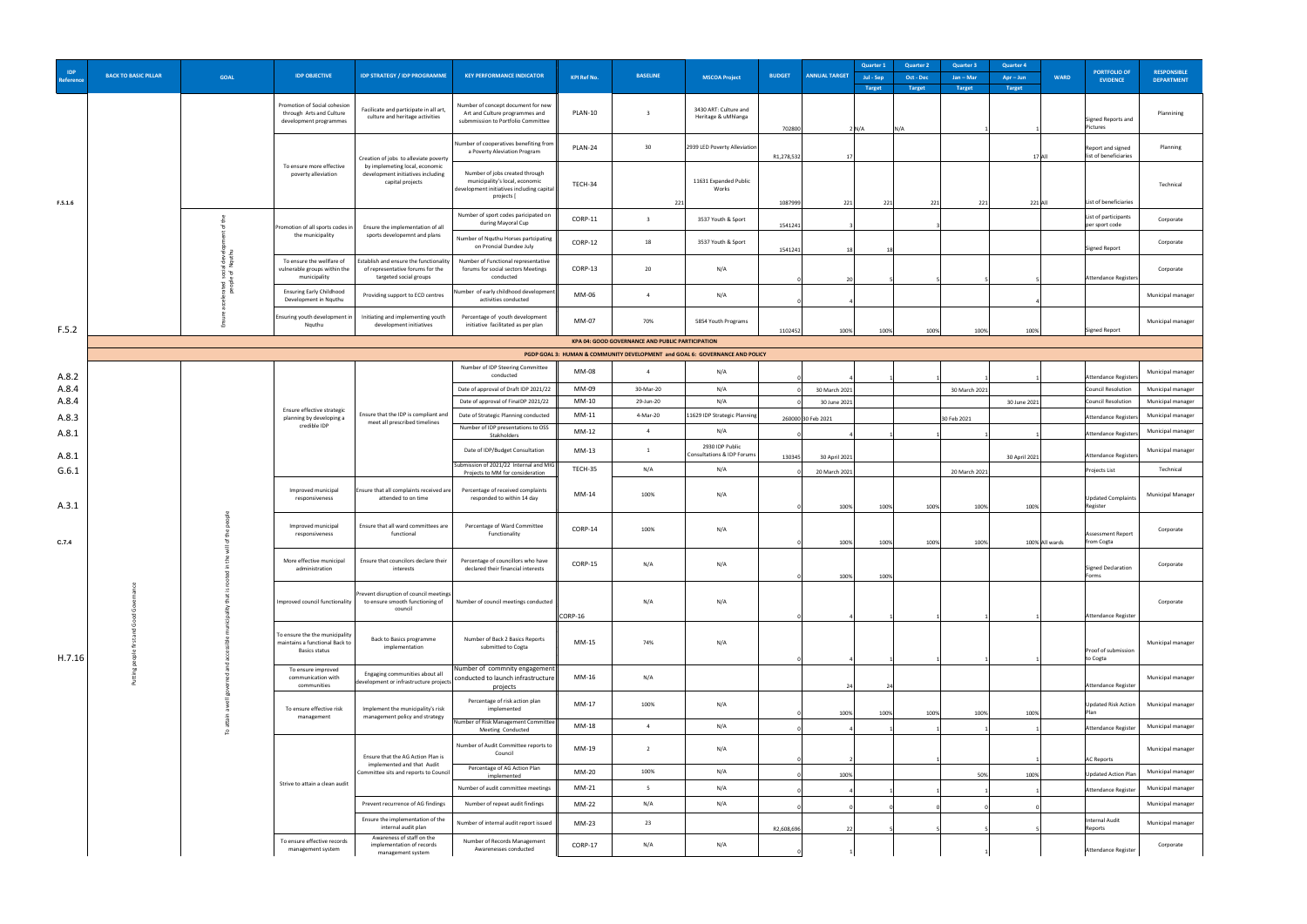| <b>IDP</b><br>Reference | <b>BACK TO BASIC PILLAR</b> | <b>GOAL</b> | <b>IDP OBJECTIVE</b>                                                   | <b>IDP STRATEGY / IDP PROGRAMME</b>                                                                                                                                                                      | <b>KEY PERFORMANCE INDICATOR</b>                                                                                                                                                                                                        | <b>KPI Ref No.</b>       | <b>BASELINE</b>                                                                                | <b>MSCOA Project</b>   | <b>BUDGET</b> | <b>Quarter 1</b><br><b>ANNUAL TARGET</b><br>Jul - Sep<br><b>Target</b>                              | <b>Quarter 2</b><br>Oct - Dec<br><b>Target</b> | <b>Quarter 3</b><br>Jan - Mar<br><b>Target</b> | <b>Quarter 4</b><br>$Apr - Jun$<br><b>Target</b> | <b>WARD</b> | <b>PORTFOLIO OF</b><br><b>EVIDENCE</b>                      | <b>RESPONSIBLE</b><br><b>DEPARTMENT</b>   |
|-------------------------|-----------------------------|-------------|------------------------------------------------------------------------|----------------------------------------------------------------------------------------------------------------------------------------------------------------------------------------------------------|-----------------------------------------------------------------------------------------------------------------------------------------------------------------------------------------------------------------------------------------|--------------------------|------------------------------------------------------------------------------------------------|------------------------|---------------|-----------------------------------------------------------------------------------------------------|------------------------------------------------|------------------------------------------------|--------------------------------------------------|-------------|-------------------------------------------------------------|-------------------------------------------|
|                         |                             |             | Effective Intergovernmental<br>Relations (IGR) for the<br>municipality | Full participation on IGR Forums and<br>submit reports to Council on items<br>emanated from district forums                                                                                              | Number of reports to Council emanated   <br>from IGR meetings                                                                                                                                                                           | CORP-18                  | N/A                                                                                            | N/A                    |               |                                                                                                     |                                                |                                                |                                                  |             | Reports to Council                                          | Corporate                                 |
|                         |                             |             |                                                                        |                                                                                                                                                                                                          |                                                                                                                                                                                                                                         |                          | <b>KPA 05: FINANCIAL MANAGEMENT AND VIABILITY</b><br><b>PGDP GOAL 6: GOVERNANCE AND POLICY</b> |                        |               |                                                                                                     |                                                |                                                |                                                  |             |                                                             |                                           |
|                         |                             |             | management                                                             | To ensure effective expenditure   Ensuring that the municipality execute<br>its procurement plan                                                                                                         | Percentage of Procurement Plan<br>implemented                                                                                                                                                                                           | <b>ALL-02</b>            |                                                                                                | N/A                    |               | 100%<br>100%                                                                                        | 100%                                           | 100%                                           | 100%                                             |             | Updated<br><b>Procurement Plan</b>                          | All                                       |
|                         |                             |             | Ensure municipal financial<br>sustainability                           | Maintain proper municipal financial<br>sustainability                                                                                                                                                    | Percentage of Level of Cash Backed<br>Reserves                                                                                                                                                                                          | <b>FIN-03</b>            | N/A                                                                                            | N/A                    |               | 100%<br>100%                                                                                        | 100%                                           | 100%                                           | 100%                                             |             |                                                             | Budget & Treasury                         |
|                         |                             |             |                                                                        | Ensure that the municipality is in a<br>good position to meet its short-term<br>liabilities by maintaining a set current<br>ratio                                                                        | <b>Current Ratio</b>                                                                                                                                                                                                                    | <b>FIN-04</b>            |                                                                                                | N/A                    |               | 2:01<br>2:01                                                                                        | 2:01                                           | 2:01                                           | 2:01                                             |             |                                                             | <b>Budget &amp; Treasury</b>              |
|                         |                             |             | To ensure improved municipal                                           | Prudent management of municipal<br>finances to ensure sustainability                                                                                                                                     | <b>Liquidity Ratio</b>                                                                                                                                                                                                                  | <b>FIN-05</b>            |                                                                                                | N/A                    |               | $1.5 - 2:1$<br>$1.5 - 2:1$                                                                          | $1.5 - 2:1$                                    | $1.5 - 2:1$                                    | $1.5 - 2:1$                                      |             |                                                             | <b>Budget &amp; Treasury</b>              |
|                         |                             |             | liquidity position                                                     | Ensure municipality's ability to meet at<br>least its monthly fixed operating<br>commitments from cash and short-<br>term investment without collecting<br>any additional revenue, during that<br>month. | Number of months for municipality's $\ \cdot\ $<br>ability to meet at least its monthly fixed $\vert$<br>operating commitments                                                                                                          | <b>FIN-06</b>            | 3 months                                                                                       | N/A                    |               | 3 months<br>$0$ 3 months                                                                            | 3 months                                       | 3 months                                       | 3 months                                         |             |                                                             | <b>Budget &amp; Treasury</b>              |
|                         |                             |             |                                                                        | Improve debt collection by billing of all                                                                                                                                                                | Net Debtors Days                                                                                                                                                                                                                        | <b>FIN-07</b>            | N/A                                                                                            | N/A                    |               | $0 30$ Days                                                                                         |                                                |                                                | 30 Days                                          |             |                                                             | <b>Budget &amp; Treasury</b>              |
|                         |                             |             |                                                                        | municipal debtors                                                                                                                                                                                        | <b>Collection Rate</b>                                                                                                                                                                                                                  | <b>FIN-08</b>            | N/A                                                                                            | N/A                    |               | 95%<br>95%                                                                                          | 95%                                            | 95%                                            | 95%                                              |             | <b>Billing Report</b>                                       | <b>Budget &amp; Treasury</b>              |
|                         |                             |             | To ensure improved debt<br>management                                  | efficient spending of maintenance   Report submitted to Portfolio<br>budget                                                                                                                              | Keep municipal assets in good state by Number of Repairs and Maintainance<br>Committee                                                                                                                                                  | <b>ALL-03</b>            | N/A                                                                                            | N/A                    |               |                                                                                                     |                                                |                                                |                                                  |             | R &M Report                                                 | All                                       |
|                         |                             |             |                                                                        | Invest optimally in infrastructure by<br>spending budgeted capital<br>expenditure                                                                                                                        | Capital Expenditure to Total Expenditure                                                                                                                                                                                                | <b>FIN-09</b>            | N/A                                                                                            | N/A                    |               | 109<br>10 <sub>2</sub>                                                                              | 10%                                            |                                                | 10%                                              |             | Section 52 Report                                           | <b>Budget &amp; Treasury</b>              |
|                         |                             |             |                                                                        |                                                                                                                                                                                                          | Percentage of a municipality's capital<br>budget actually spent on capital projects  <br>$\vert$ identified for a particular financial year in $\vert\vert$ FIN & TECH-10<br>terms of the municipality's integrated<br>development plan |                          | N/A                                                                                            | N/A                    |               | 100%<br>10%                                                                                         | 50%                                            | 75%                                            | 100%                                             |             | Expenditure Report                                          | Budget & Treasury and<br>Technical        |
|                         |                             |             |                                                                        | Ensure proper budget implementation                                                                                                                                                                      | Percentage of operating budget spend                                                                                                                                                                                                    | <b>FIN-11</b>            | N/A                                                                                            | N/A                    |               | 100%<br>100%                                                                                        | 100%                                           | 100%                                           | 100%                                             |             | Expenditure Report                                          | <b>Budget &amp; Treasury</b>              |
|                         |                             |             |                                                                        | and that expenditure is incured in<br>acceptable standards                                                                                                                                               | Percentage of irregular expenditure<br>incurred                                                                                                                                                                                         | ALL-04                   | N/A                                                                                            | N/A                    |               | n%                                                                                                  |                                                |                                                |                                                  |             | Expenditure Report                                          | All                                       |
|                         |                             |             |                                                                        |                                                                                                                                                                                                          | Number of days taken to pay trade<br>creditors<br>Number of Budget Steering Committee                                                                                                                                                   | $FIN-12$                 | 30 days                                                                                        | N/A                    |               | 0 30 days<br>30 days                                                                                | 30 days                                        | 30 days                                        | 30 days                                          |             |                                                             | <b>Budget &amp; Treasury</b>              |
|                         |                             |             | To ensure improved financial                                           |                                                                                                                                                                                                          | meetings convened<br>Submit 2021/22 Draft Annual Budget to                                                                                                                                                                              | $FIN-13$                 |                                                                                                | N/A                    |               |                                                                                                     |                                                |                                                |                                                  |             | Attendance Register                                         | <b>Budget &amp; Treasury</b>              |
|                         |                             |             | management                                                             |                                                                                                                                                                                                          | the Mayor<br>Submit 2021/22 Annual Budget to the                                                                                                                                                                                        | <b>FIN-14</b>            | 29-Mar-20                                                                                      | N/A                    |               | 30-Mar-21                                                                                           |                                                | 30-Mar-21                                      |                                                  |             | Council Resolution                                          | <b>Budget &amp; Treasury</b>              |
|                         |                             |             |                                                                        | Ensure effective procurement                                                                                                                                                                             | Council<br>Average length of time from                                                                                                                                                                                                  | <b>MM &amp; CFO-23</b>   | 29-Jun-20                                                                                      | N/A                    |               | 30-May-21                                                                                           |                                                |                                                | $30$ -May-21                                     |             | Council Resolution                                          | <b>Budget &amp; Treasury</b>              |
|                         |                             |             |                                                                        | management by adherering a set<br>average turn-around time for<br>awarding of bids<br>Ensure that electricity distribution                                                                               | advertisement of a tender to the letter of<br>award                                                                                                                                                                                     | <b>FIN-15</b><br>TECH-12 | N/A<br>N/A                                                                                     | N/A<br>N/A             |               | 0 90 Days                                                                                           | 90 Days                                        |                                                | 90 Days                                          |             | Tender Register                                             | <b>Budget &amp; Treasury</b><br>Technical |
|                         |                             |             |                                                                        | loses does not exceed 10%                                                                                                                                                                                | Percentage of elecrity Distribution Loses  <br>Submission of 2019/20 AFS to AG by 31                                                                                                                                                    | <b>FIN-16</b>            | 31-Aug-19                                                                                      | N/A                    |               | 10%<br>109                                                                                          | 10%                                            | 10%                                            | 10%                                              |             | Acknowledgement                                             | Budget & Treasury                         |
|                         |                             |             |                                                                        | Ensure effective and consistent                                                                                                                                                                          | August 2020<br>Number of S71 reports tabled to                                                                                                                                                                                          | $FIN-17$                 | 12                                                                                             | N/A                    |               | $31$ -Aug-20<br>31-Aug-20                                                                           |                                                |                                                |                                                  |             | letter<br>Council Resolution                                | <b>Budget &amp; Treasury</b>              |
|                         |                             |             |                                                                        | reporting                                                                                                                                                                                                | Council<br>Number of S52 reports tabled to Council                                                                                                                                                                                      | <b>FIN-18</b>            |                                                                                                | N/A                    |               |                                                                                                     |                                                |                                                |                                                  |             | Council Resolution                                          | <b>Budget &amp; Treasury</b>              |
|                         |                             |             |                                                                        |                                                                                                                                                                                                          |                                                                                                                                                                                                                                         |                          | <b>KPA 06: CROSS CUTTING</b>                                                                   |                        |               |                                                                                                     |                                                |                                                |                                                  |             |                                                             |                                           |
|                         |                             |             |                                                                        |                                                                                                                                                                                                          |                                                                                                                                                                                                                                         |                          |                                                                                                |                        |               | PGDP GOAL 5: ENVIRONMENTAL SUSTAINABILITY, GOAL 6: GOVERNANCE AND POLICY and GOAL 7: SPATIAL EQUITY |                                                |                                                |                                                  |             |                                                             |                                           |
|                         |                             |             |                                                                        |                                                                                                                                                                                                          | Date of submission of reviewed UDF to  <br>council for approval<br>Date of Development of the                                                                                                                                           | PLAN-11                  | 26-Jun-19                                                                                      | 12726 Hirachy of Plans |               | 30-Jun-21                                                                                           |                                                |                                                | $30$ -Jun-21                                     |             | Council Resolution                                          | Planning                                  |
|                         |                             |             |                                                                        |                                                                                                                                                                                                          | Inception Report for Hlathidam<br>Precinct Plan and submission to<br><b>PSC</b>                                                                                                                                                         | PLAN-15                  | N/A                                                                                            | 12726 Hirachy of Plans | R300,000      | $30$ -Jun-21                                                                                        |                                                |                                                | $30$ -Jun-21                                     |             | Inception Report and<br><b>PSC Minutes</b>                  | Planning                                  |
|                         |                             |             |                                                                        |                                                                                                                                                                                                          | Date of Development of the<br>Inception Report for<br>Nkande/Ngolokodo Precinct Plan<br>and submission to PSC<br>To ensure effective land use  Reviewing of Urban Design Framework   Date of submission of Inception                    | PLAN-16                  | N/A                                                                                            | 12726 Hirachy of Plans | R300,000      | 30-Jun-21                                                                                           |                                                |                                                | $30$ -Jun-21                                     |             | Inception Report and<br>17 PSC Minutes                      | Planning                                  |
|                         |                             |             | management and development<br>planning                                 | (UDF) nd SDF to address spatial<br>challenges in Nquthu Town                                                                                                                                             | Report on Nquthu Traffic Study to   <br><b>PSC</b>                                                                                                                                                                                      | PLAN-17                  | N/A                                                                                            | 12726 Hirachy of Plans | R365,217      | 30-Jun-21                                                                                           |                                                |                                                | $30$ -Jun-21                                     |             | Final document and<br>$14$ proof of submission              | Planning                                  |
|                         |                             |             |                                                                        |                                                                                                                                                                                                          | Date of Development of the draft   <br>amendment layout for Nondweni<br>Township and submssion to<br><b>Portfolio Committee</b>                                                                                                         | PLAN-19                  | N/A                                                                                            | 12726 Hirachy of Plans | R469,565      | 30-Jun-21                                                                                           |                                                |                                                | $30$ -Jun-21                                     |             | Amended layout<br>plan and Portfolio<br>6 Committee Minutes | Planning                                  |
|                         |                             |             |                                                                        |                                                                                                                                                                                                          |                                                                                                                                                                                                                                         |                          |                                                                                                |                        |               |                                                                                                     |                                                |                                                |                                                  |             |                                                             |                                           |